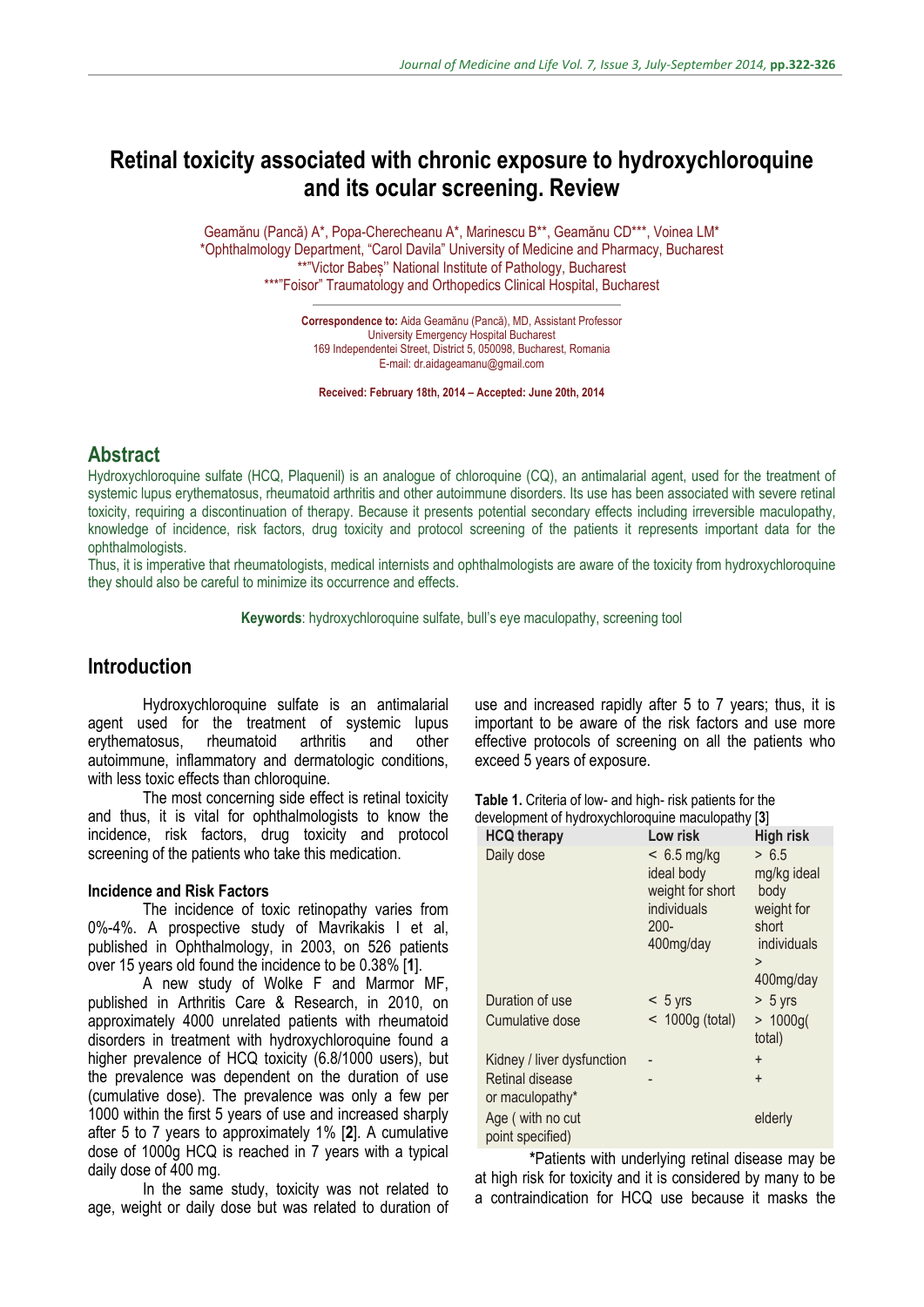early signs of toxicity and it makes screening less effective or impossible.

Although, the American Academy of Ophthalmology indicates that the cumulative dose is the most important risk for toxicity, an editorial from 2012, published in the Canadian Journal of Ophthalmology suggested that the daily dose or dose/kg was at least as important.

The incidence of retinopathy has significantly declined in recent years because rheumatologists do not routinely prescribe 400mg/day HCQ but are appropriately treating patients based on the ideal body weight (IBW) [**4**].

IBW depends on weight (kg) and height (inch) and is different for males and females. For example:

- for males, IBW=  $51.65kg + 1.85kg/inch greater than 5$ feet  $(1.52m)$ ; 1 inch = 2.54cm

- for females, IBW =  $48.67$ kg + 1.65kg/inch greater than 5 feet (1.52m) [**5**].

In practice, most subjects receive the "typical" dose of 400mg (2 tables) regardless of weight and we should be more cautious with individuals of short stature to whom a daily dose of 400mg is too high and therefore the risk for retinal toxicity by overdose is increased. Thus, for subjects who are of short stature, daily doses must be calculated on the basis of ideal body weight.

Kidney or liver disorders can decrease the effective rate of drug removal which in effect increases the blood level because the clearance of hydroxychloroquine is made by both the kidney and the liver.

Elderly patients may be at high risk since the assessment of toxicity is more difficult because with age, the diffuse loss of fundus pigmentation makes the bull's eye maculopathy hard to recognize.

Among the risk factors associated with maculopathy the most important were the cumulative and daily doses, although we found conflicting results in different researches.

A new study published in Reumatologia Clinica, in 2013, found a positive association between retinal toxicity and hypertension [**6**]. The induction of oxidative stress and endothelial dysfunction in case of hypertension [**7**] could explain this speculation, as it was demonstrated that the two processes acted as promoters of vascular damage and progressive atherosclerotic with further thrombotic complications in the vascular walls.

#### **Mechanism of action**

The mechanism of hydroxychloroquine toxicity is not completely understood. Although the earliest changes appear in the cytoplasm of ganglion cells and photoreceptors, with later involvement of the retinal pigment epithelium (RPE) where the drug binds to melanin [**8**], it may adversely influence the metabolism of the retinal cells and may lead to the slow and chronic toxic effects.

Another hypothesis based on macular localization of the toxicity is that the light absorption or cone metabolism may play a role in its effect [**9**].

Clearance of the HCQ from blood and urine can take months to years after drug cessation and visual function may continue to deteriorate slowly even after the therapy was stopped [**1**].

#### **Hydroxychloroquine Retinopathy**

Chloroquine retinopathy was described for the first time in the early '60s. Hydroxychloroquine and chloroquine work in a similar way as antimalarial medication with different therapeutic and toxic doses and produce a similar pattern of retinopathy.

HCQ appears to be considerably less toxic to the retina than CQ, possibly because chloroquine passes the blood – retinal barrier easier [**10**].

#### **Symptoms**

In the early stages of HCQ retinal toxicity, most of the patients could be asymptomatic. When the first symptoms start to appear their complaints are the following: trouble with reading, diminished color vision, fine visual alteration due to the central or paracentral scotoma.

#### **Signs**

Biomicroscopy eye exam (slip lamp examination). Quinolones can precipitate in the corneal epithelium in a diffuse punctate or whorl-like pattern which sometimes can result in visual haloes [**11**]. This sign is less common with HCQ than CQ and its effect is reversible when the therapy is stopped [**12**].

Visual Field examination. The earliest scotomas are subtle, usually within 10 grades of fixation, and are more common superiorly than inferiorly to fixation [**13**]. In time, the scotomas enlarge, multiply and involve fixation, which reduces visual acuity.

The fundus examination (ophthalmoscopy) can remain completely normal even after the central scotoma's development. The earliest signs of toxicity are the fine pigment stippling of the macula, some irregular pigmentation changes and loss of the foveal light reflex. sometimes referred to as premaculopathy [**11**].

In time, this may progress and the irregular central pigmentation may become surrounded by the annular zone of depigmentation of the retinal pigment epithelium, preponderantly inferior to the fovea. This pattern appears in an advanced stage, called *bull's eye maculopathy*, with a corresponding perifoveal visual field defect.

When allowed to advance, HCQ retinal toxicity produces a generalized atrophy of the retinal pigment epithelium and leads to the loss of up to three visual functions: visual acuity, peripheral visual field and night vision [**3**]. In this stage, it is hard to differentiate it from the retinitis pigmentosa [**14**].

Table 2. Where can we find the bull's eve maculopathy?

- $\checkmark$  HQ/CQ retinal toxicity
- $\checkmark$  Age related macular degeneration dry stage
- $\checkmark$  Benign concentric annular dystrophy
- $\checkmark$  Central areolar choroidal dystrophy
- $\checkmark$  Chronic macular hole
- Cone and cone-rod dystrophies
- $\checkmark$  Stargardt disease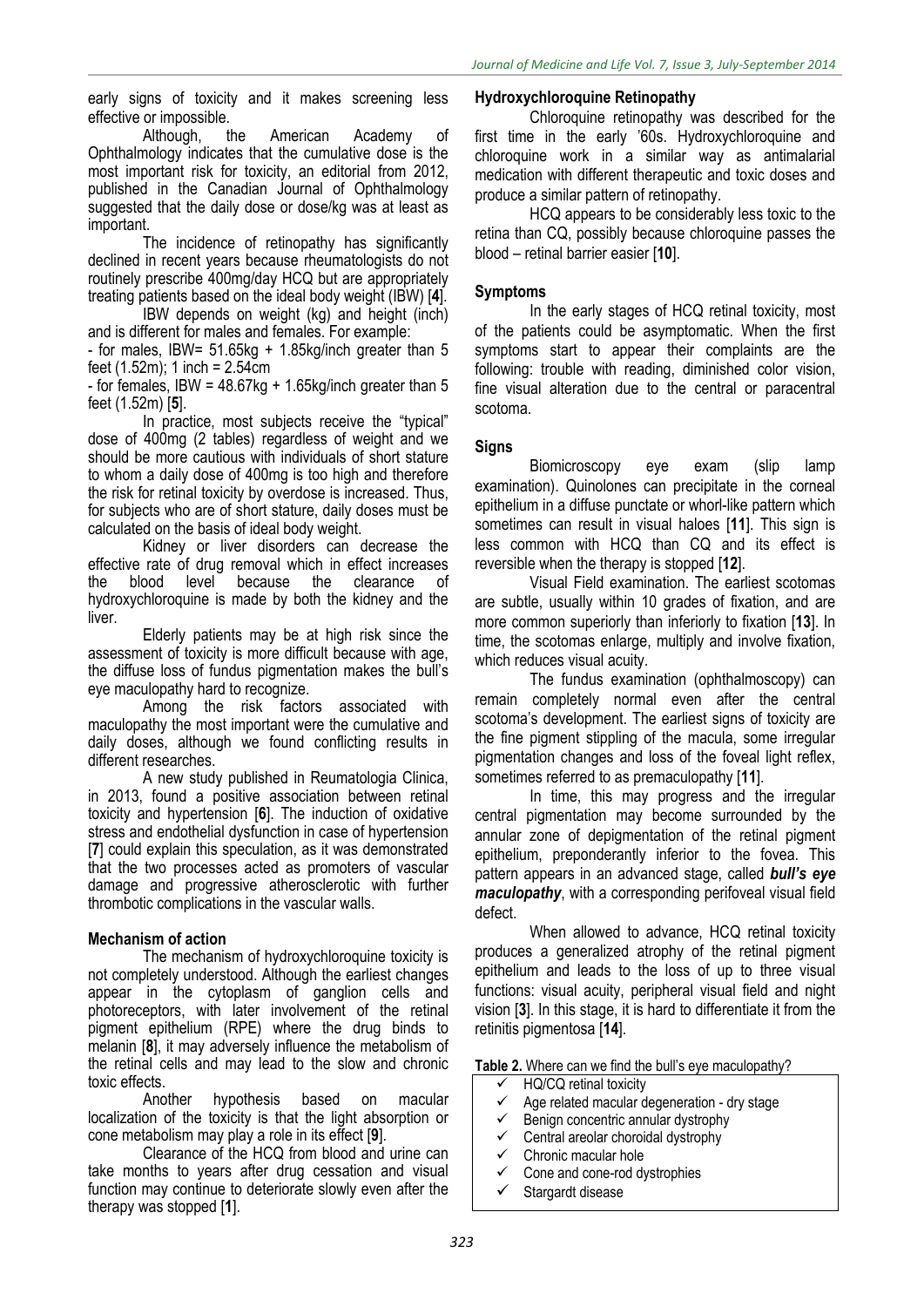











**Fig. 1** [**14**] Bull's eye maculopathy. A 55-year-old female who had been taking hydroxychloroquine for 10 years before the onset of symptoms. (A) Color fundus photos showing bull's-eye maculopathy. (B) Fundus eye maculopathy. (B) Fundu<mark>s</mark><br>with central mottled hypo autofluorescence with central mottled hypo autofluorescence with the surrounding rim of hyper autofluorescence. (C) SD-OCT shows marked parafoveal thinning of the retina, especially of the outer photoreceptor lavers.

#### **Screening of the patients treated with HCQ - actual practice**

New recommendations for the screening of HCQ/CQ maculopathy were provided by The American Academy of Ophthalmology in 2011, which stressed the necessity for the acknowledgement of the prevalence of toxicity, the improvement of the assessment tools of the patients and the earlier detection of secondary retinal effects [**3**].

No treatment has yet been discovered for this disorder, so it is imperative that a good collaboration between the patient and the multidisciplinary physicians'<br>team (medical internist, rheumatologist, and team (medical internist, rheumatologist, and ophthalmologist) exists in order to minimize the toxic damage and become aware of their best practices.

A baseline examination before starting the HCQ therapy is considered as a reference point, due to the possibility of detecting any maculopathy (for example, age related macular degeneration), which might be a contraindication to the drug use.

The annual screening should begin no sooner than 5 years after starting the therapy and even earlier in cases which have associated risk factors (**Table 1**).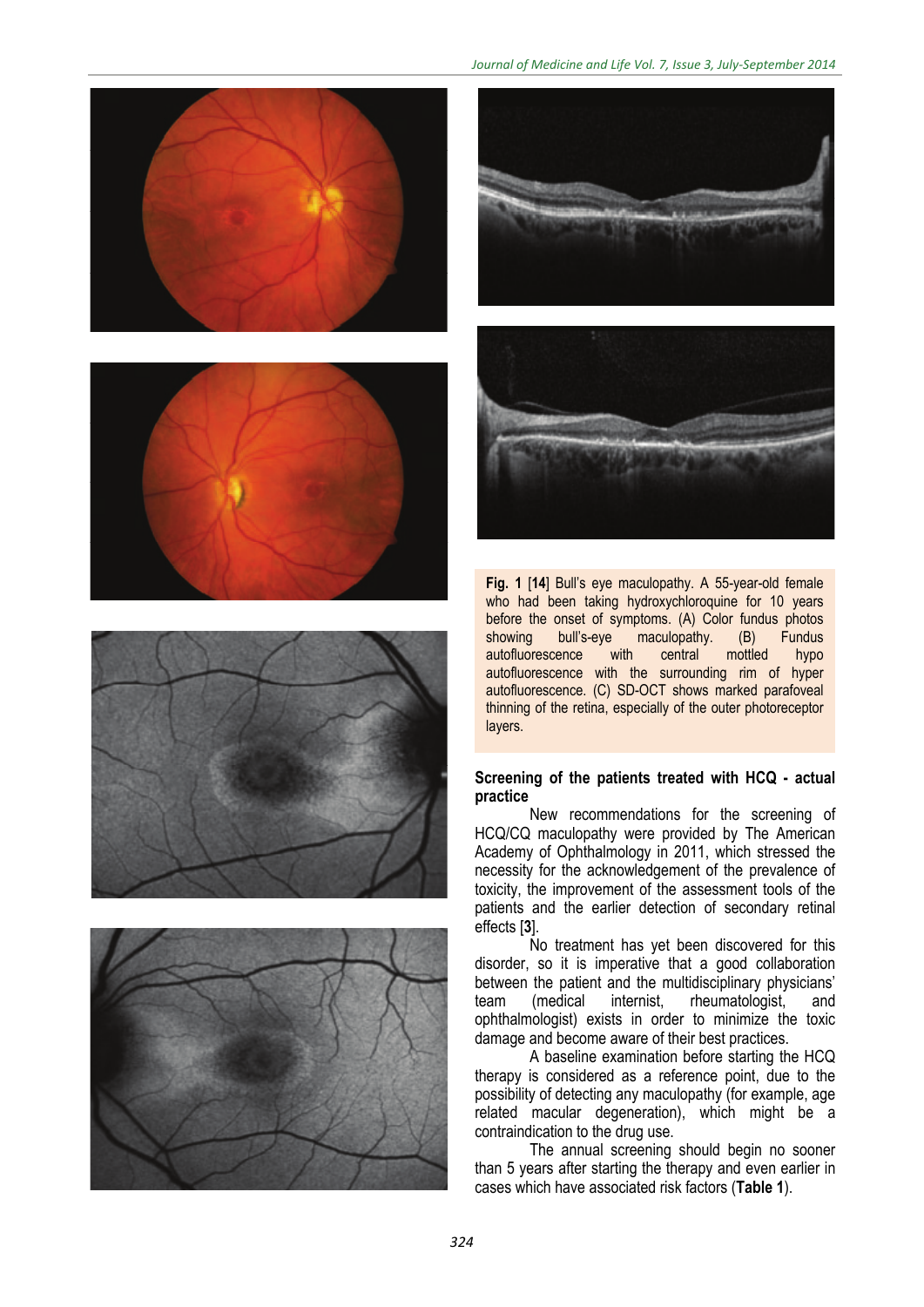Although there are no evidence-based guidelines on screening, some researchers prefer to see the patients every 2 years after the initiation of the therapy, so that they will not be lost for the follow-up [**4**].

In practice, an ophthalmological exam (fundus exam + central perimetry 10-2) and at least one objective test it is recommended, if possible [**15**].

#### **Table 3.** Baseline examination for patients treated with HCQ **Subjective tests Objective tests**

| Visual acuity for distance/reading     |                  |
|----------------------------------------|------------------|
| Slit lamp examination (cornea)         | <b>Fundus</b>    |
| Fundus examination                     | autofluorescence |
| Automated central perimetry 10-2       | or               |
| (Humphrey visual field 10-2)           | mf ERG           |
| Fundus photography- optional, if exist | or               |
| pretreatment macular changes           | OCT-macula       |

An ophthalmological exam before the initiation of the drug therapy is necessary for the actual ocular assessment. The fundus examination has an important role for the detection of any macular changes but, it is not considered a sensitive screening tool because it does not detect the early stage of the retinal toxicity [**16**].

The retinopathy, funduscopically visible bull's eye maculopathy, indicates that severe toxicity has determined irreversible degeneration of the retinal pigment epithelium and since it is already a late stage, a screening test is not necessary anymore [**17**].

Standard automated perimetry 10-2 testing with white spot can be a sensitive test for the early stages of toxicity, it must include pattern deviation plots [**18**] and its effectiveness which depends on the patient's cooperation and the user' experience is critical. Red testing can be more sensitive than the white one, but is less specific [**19**].

Moderate focal loss of retinal sensitivity must be recognized and taken into consideration through a serious evaluation, repeating the visual field exam and being completed by the objective test to confirm the maculopathy. In an advanced and tardive stage, the visual field shows a typical perifoveal scotoma [**15**].

In an editorial published in 2013, Marmor MF recommended at least 2 methods (1 objective) to confirm toxicity before stopping HCQ, in order to be sure that those field defects are not a subjective variation.

autofluorescence (FAF) indicates marked changes of macular toxicity in the mild and severe cases, represented by the central mottled hypo autofluorescence with surrounding rim of hyper autofluorescence, due to the retinal pigment epithelium

(RPE) loss [**20**]. FAF is a sensitive indicator of the RPE degeneration caused by the toxic progression.

The value of the mfERG in retinal toxicity is related to the stage of disorder and it is a useful exam to document localized paracentral ERG depression in the early cases [**21**] or to confirm the bull's eye maculopathy [**22**]. The mfERG should follow the International Society for Clinical Electrophysiology of Vision's principles and it should look for a relative signal of weakness in the parafoveal rings [**23**]. There is evidence that the mfERG may be more sensitive to early paracentral functional loss than the white 10-2 field [**17**].

The SD-OCT (high resolution OCT) can show a localized thinning of the retinal layers in the parafoveal region and confirm the toxicity in early stages, before the symptomatic visual field loss [**24,25**].

Early HCQ retinopathy defects were found to present a loss of the perifoveal photoreceptor inner segment/outer segment (IS/OS) junction with intact outer retina directly under the fovea, creating the "flying saucer" sign, sometimes even before the ophthalmoscopic fundus' changes are apparent [**26**].

Recent studies have shown that the SD-OCT is a sensitive examination tool, detecting the disruption of the perifoveal photoreceptor IS/OS junction even before the retinal pigment epithelium's abnormalities [**27**].

Amsler grid testing, color vision testing, fluorescein angiography, full-field electroretinogram and electrooculogram are no longer recommended [**3**].

The new objective tests are more sensitive as they make a fine assessment of the retinal changes even from early stages when there are no visible signs but abnormalities of the visual field and changes of the OCT or mf-ERG are observed.

Patients should be aware of the risk of toxicity and of the rationale for screening in order to detect early changes and minimize visual loss, not necessary to prevent it [**3**].

Retinal toxicity is a very rare side effect of the hydroxychloroquine therapy, but when it has occurred, vision loss may be permanent and may progress even years after the cessation of medication. Patients would be examined every 3 months, then annually, until they are stabled.

The drugs should be discontinued when toxicity is recognized or strongly suspected but this is a decision to be made in conjunction with the patient – the rheumatologist, responsible with hydroxychloroquine administration and - the ophthalmologist, responsible with visual screening.

## **References**

**1. Mavrikakis I, Mavrikakis E, Sfikakis P et al.** The incidence of irreversible retinal toxicity in patients treated with hydroxychloroquine. Ophthalmology. 2003; 110:1321-6.

**2. Wolke F, Marmor MF.** Rates and predictors of hydroxychloroquine retinal toxicity in patients with rheumatoid arthritis 3. and systemic lupus erythematosus.

Arthritis Care & Research. 2010;62(6):775-784.

**3. Marmor MF, Kellner U, Lai TYY, Lyons JS, Mieler WF**. Revised recommendations on screening for